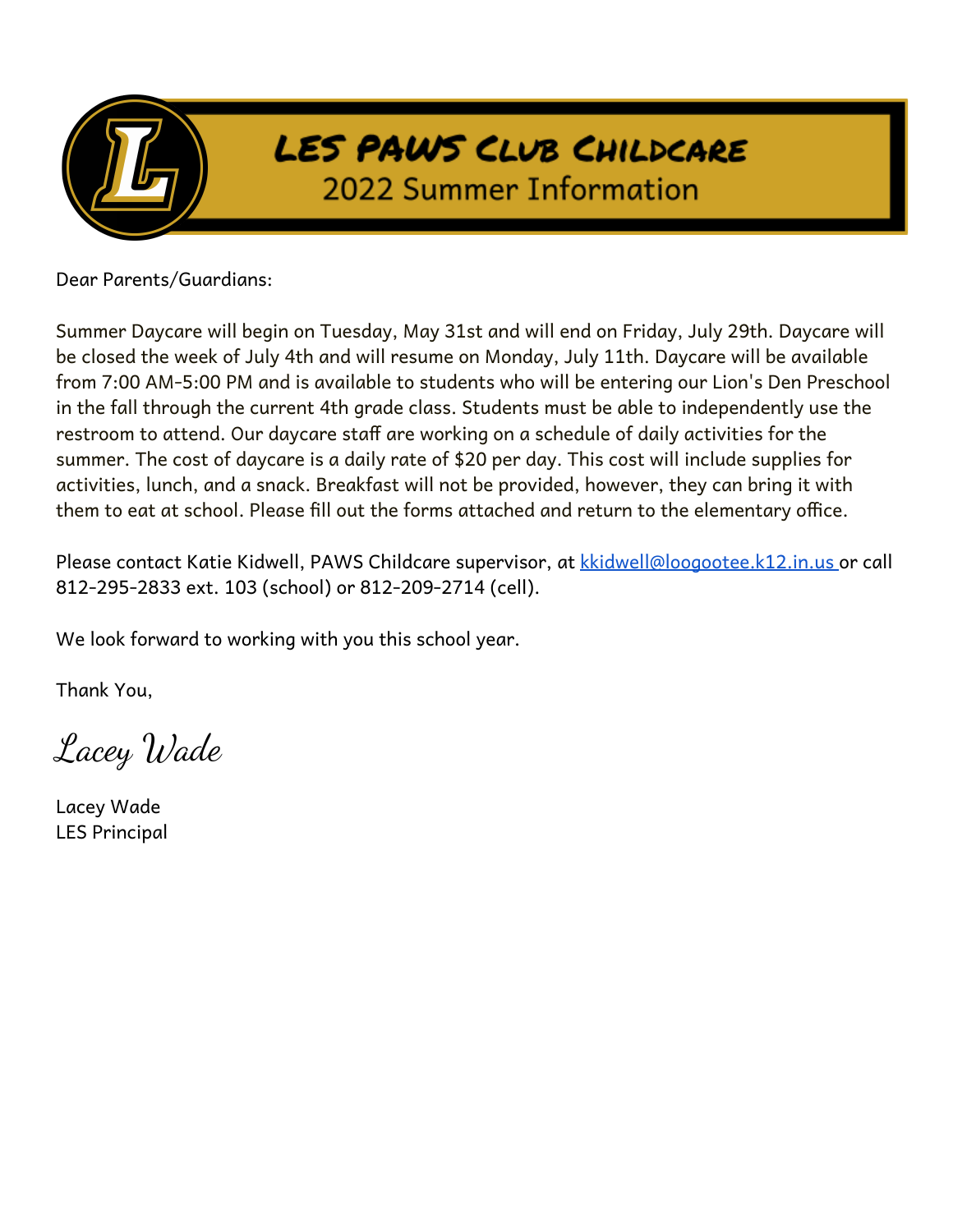

## PRE-PAY FINANCIAL AGREEMENT

I understand and agree to pay \$20.00 daily for summer childcare. (7:00 am-5:00 pm)

Payment is due to Loogootee School Corporation in advance of services. You may pay by the day, week, or month prior to using the childcare services. If you pre-pay and your child does not attend due to illness, change of plans, etc. your account will still be charged. There will be a \$5.00 late fee for every 15 minutes after closing time. For example, if it is 5:01 pm, it will be an additional \$5.00. If it is 5:16 pm, it will be an additional late fee of \$5.00, and so on.

## Checks should be made payable to LES.

A delinquent payment may result in termination of enrollment. Accounts with a negative balance at the end of each week will result in a \$10.00 late charge. The receipt received after payment is the only receipt that will be given. Please save your receipts if needed for tax purposes. Upon request, a year-end report will be given. I have read the basic provisions for the Loogootee PAWS Club Childcare program and understand the school corporation's policy regarding pre-payment.

| <b>Child's Name:</b> |          |
|----------------------|----------|
| Address:             |          |
| Mother's Name:       | Phone #: |
| Father's Name:       | Phone #: |
| Email Address:       |          |
| Signature:           | Date:    |